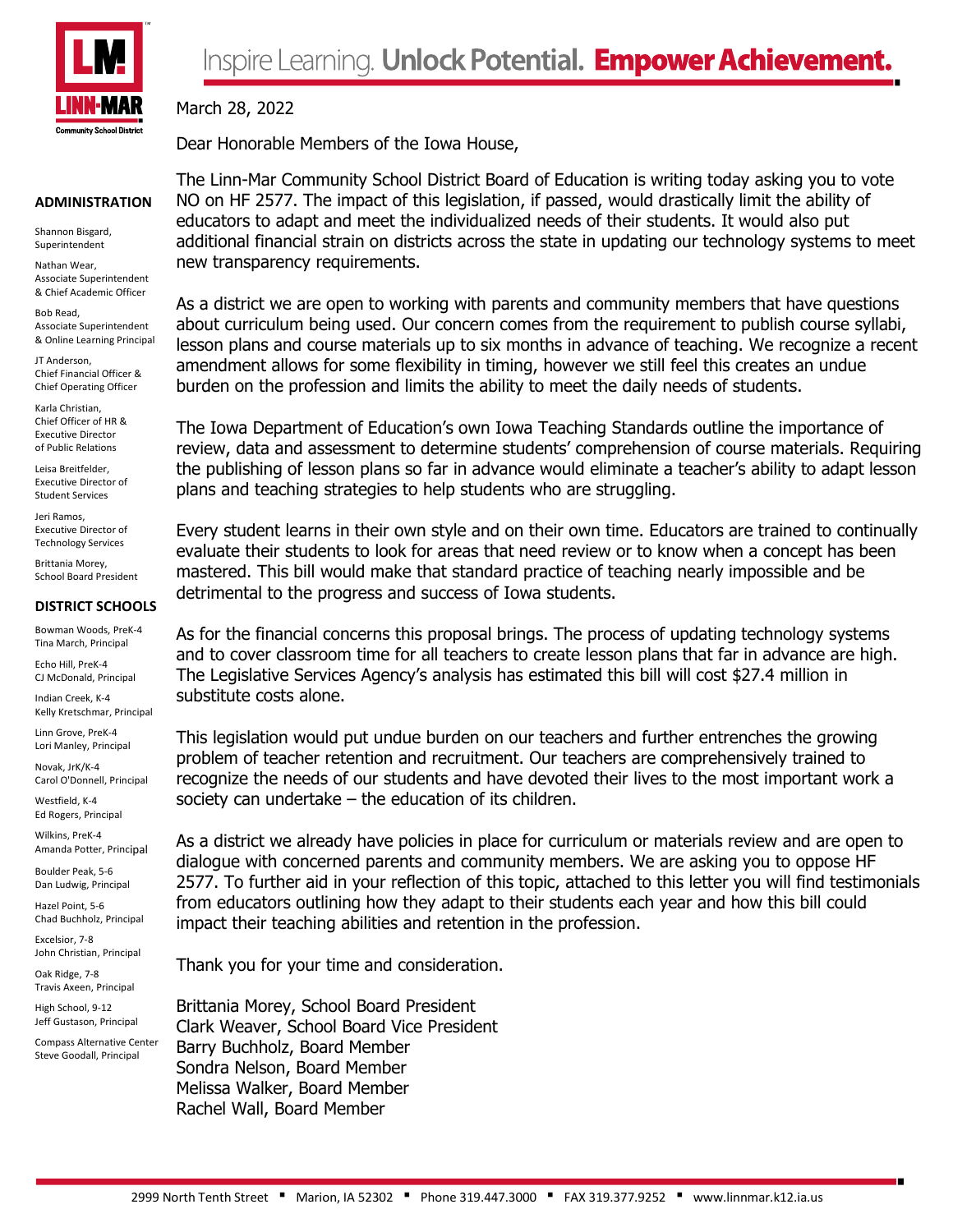## **Teacher Testimonials**

Here is some information from a  $4<sup>th</sup>$  grade teacher's perspective.

In November, I had a new student join our classroom. I realized he was struggling quite a bit in math and after reaching out to his former teacher and doing a diagnostic assessment with him, I found that he was missing quite a few 1<sup>st</sup> grade math skills. The diagnostic assessment I was able to use with this student is not part of our curriculum, but it provided me with a place to start. I have had to create separate tasks and activities for him when he is working independently. I've also partnered him up with a buddy so that he can access 4<sup>th</sup> grade material.

Each grade level has priority standards that they need to teach, but we also have other grade level standards that need to be addressed. I can't anticipate which standard or skill students will struggle with, or how long it will take for them to master that skill or concept. I also can't anticipate how many students will struggle. On the other end of that, I can't anticipate how many students will need enrichment or what kind of enrichment they will need for a standard. Right now, I pretty much have 4 different lesson plans going for math; enrichment, on level, struggling, and then the student that is a few grade levels below 4<sup>th</sup> grade.

I currently arrive at school every day at 6:45 am and leave anywhere from 5:30-6:30 at night. (CJ and our custodian would be able to confirm that.) This is completely my choice, but I pretty much plan on a dayto-day basis, which is why I am there for so many hours. I have a general outline of the standards/skills/etc. I'll be teaching, but the differentiation of the lesson varies day-to-day. Sometimes, I can plan a few days in advance, but sometimes I cannot.

I have created a LOT of lessons in Seesaw because not all the lessons in our math program align with our standards or students need more practice, and the math program we have doesn't provide enough practice for students to master the standard. So, that's when teachers have to go look for supplemental materials online or in other resources in order to provide that extra practice/repetition.

We also start every day with a morning meeting. Again, sometimes I can plan the topic in advance, but if a problem or issue pops up during the week, I make sure we address it the next day. For example, students were being called "cheaters", so we talked about that. Another topic was independent work time because we had students not on the correct website during independent work time. I can't anticipate what our topic will be 6 months out. Along with these morning meetings, I've had some pretty serious topics come up and had to cut my math short. I've had students share some personal things with the class (anxiety, health concerns with a family member, problems with friends, etc.) and instead of cutting these students off in order to get to math, I extended our morning meeting time. We had some pretty awesome conversations.

~ elementary level teacher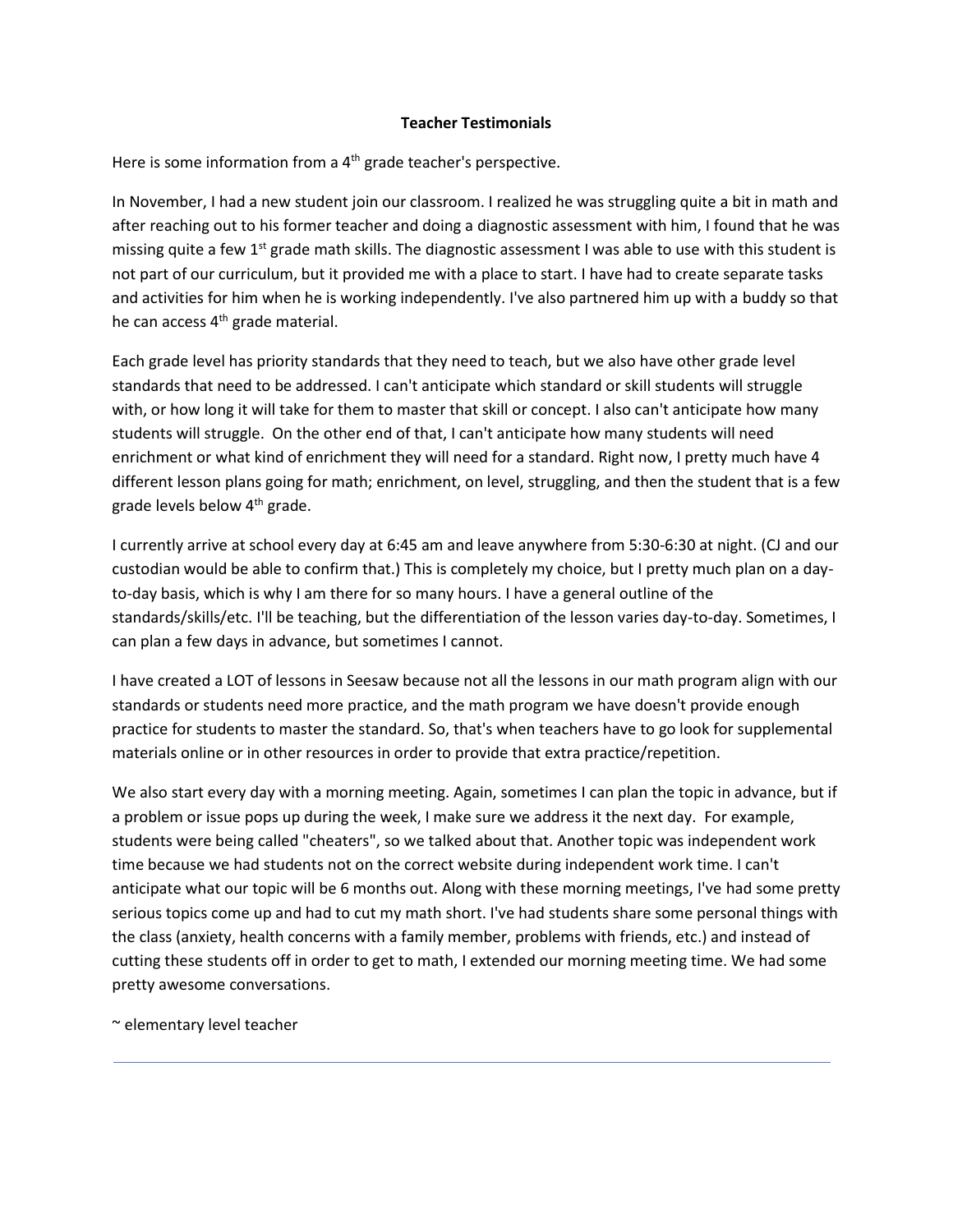I teach Language Arts  $\{8^{th}$  grade}. While this is my third year there, this is my 24th year teaching. If I used "canned curriculum" strictly as written or decided what students needed for instruction before I actually met them, I would not be an effective teacher. I am responsible for planning for and meeting the educational needs of all learners in my classroom. This would not occur if flexible lesson planning was not an option. My teaching partner and I meet daily to discuss student performance and make adjustments as needed. Some of these changes affect whole-class lessons, while some impact small groups or individuals. The data analysis we do and the instructional choices we make are vital components of the RTI process (Response to Intervention) an integral part of our district's PLC (Professional Learning Community). Just this week we used student task performance results to create new materials to review and research a concept students have not mastered. Essentially used student responses from a formative assessment students completed on Tuesday, reviewed and analyzed it, and then used student samples to create a new lesson on Wednesday. Just today we revised plans for a summative essay assignment because we recognized extra scaffolded instruction is needed in order to help our students be their most successful. At times, we simply cannot move forward without taking a moment to temporarily back up. We are constantly revisiting and adjusting tasks and timelines to better meet student needs. Solidifying plans sixth months in advance defies logic and absolutely goes against best practice. If the intent of these actions is meant to punish teachers, it is our students who will suffer.

~ middle level teacher

I teach 2nd grade. Every teacher has different strengths. That is the beauty of a good teacher. Some teachers are planners and plan every last detail. That is definitely not me! I have a skeleton for the week and I know the standards. I let the students direct the lessons at times. When ideas pop into my head on how to make the lesson better, I turn mid lesson and go with it. If they are just not getting it, I back up and try a different way. Sometimes I have to break down the learning to a handful of kiddos. Each day is different and each teacher does it their own way. Having to post lessons is a horrible idea. I thought the accountability was the standards being met. I am trying to figure out what the point of this is. I have a hard time with parents engaging in the messages I send. I truly don't think parents will read these. If it's making sure teachers are doing their job, my door is open, and I welcome my principal and instructional coach in to watch. Our reading program is all laid out and I follow that plan for the most part. So that would be easy to share. Math is changing and I am feeling more empowered on how and when to work on each standard.

This will turn a lot of great teachers off. This definitely should not happen. It takes the art of teaching and learning out.

~ elementary level teacher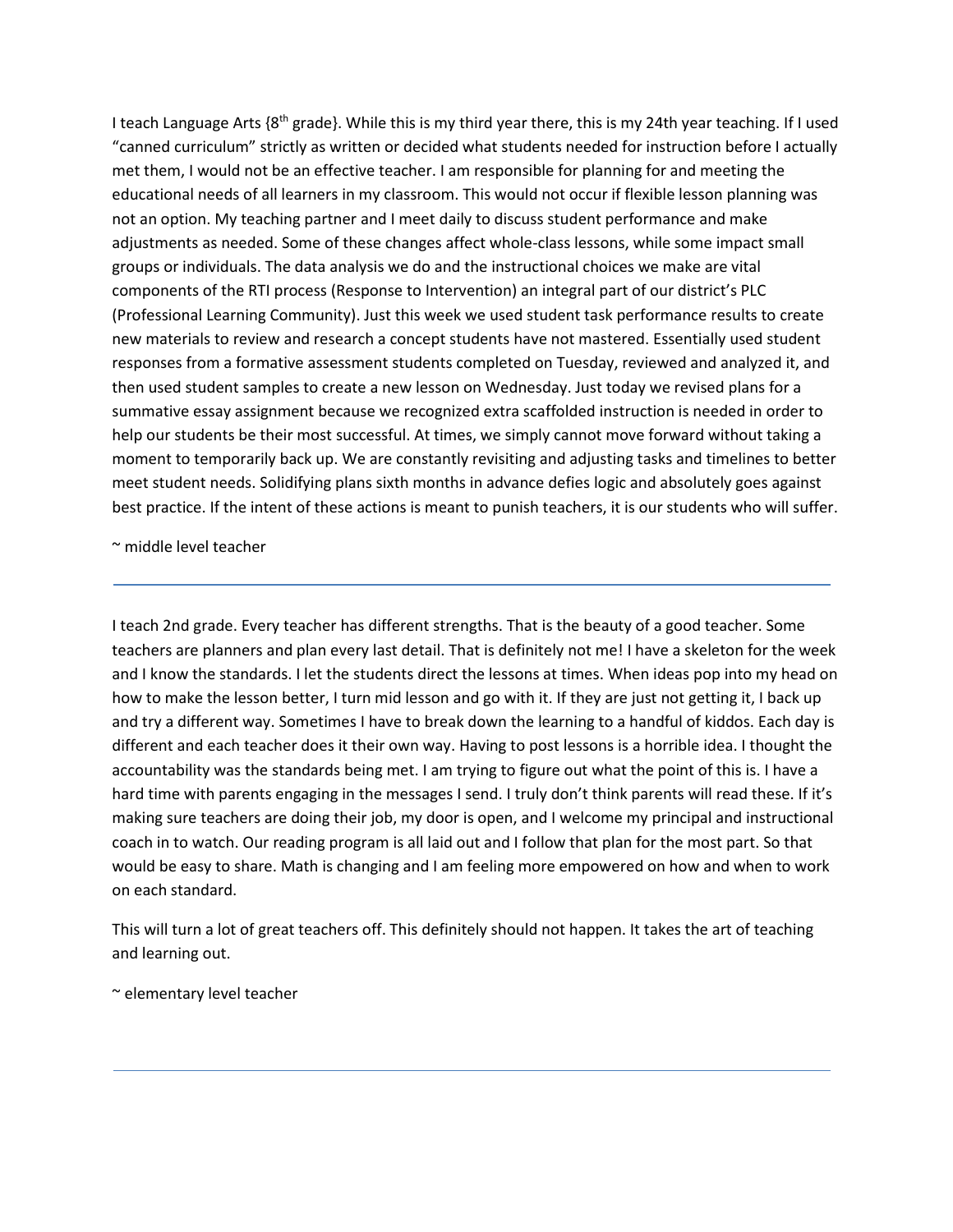I try to plan out two weeks ahead, but in pencil as things change all the time. Teachers respond daily to the different needs and learning styles of students. We have a general scope of units and know timeframes. Instruction should be based on student needs where we reteach with new methods or enrich as we observe learners. As a teacher, I evaluate and see if a skill needs more time. I will take that time to ensure meeting a standard. This can offset any set of plans. Setting a curriculum for 6 months would be an enormous task for what purpose? Curriculum changes have been constant. Teachers collaborate to view data and share methods that work for ensuring student success. We modify and adapt to this data and needs in our grade levels and classrooms. This can mean changing an approach or scope to meet needs. Teachers spend so many hours to provide learning opportunities that are fun and enriching. Don't take more time away from this focus to write out plans for six months.

### ~ elementary level teacher

While a focus on specific learning standards takes place in each high school classroom, these standards should be receiving constant review. The instructional decision-making process for teachers working to have students meet these learning standards is a reactive process. A successful teacher knows both the content, procedures, and actions to be taught regarding each standard, as well as the student they are teaching. The need to react and change instructional decisions for each student within a classroom at any given time is required for any teacher to successfully help a student learn in a way they learn best.

Relating learning standards and course content to students in meaningful ways requires that teachers have the ability and flexibility to instruct using all available strategies and resources. I am a firm believer in detailed lesson plans, however, as an administrator I expect teachers make any needed adjustment to manipulate a lesson plan in order to help their students. The most successful lessons I observe are of teachers who know exactly what is needed to be taught yet make multiple changes and overhauls as needed. This can be at the lesson level and also at the chapter/unit level depending on the circumstance.

Support for students who are either struggling with or already more than proficient with learning standards requires data-driven decisions and research-based strategies for instruction. However, teachers must always have the ability to make individual decisions depending upon the needs of a specific student. This may mean the entire process for some students will be non-linear. Asking teachers to turn in six months of lesson plans may sound like a verification of instruction. However, the intensity of the best teachers is created by the constant need to make in-the-moment instructional decisions in every class session. They already have their plans for the entire course and they update them constantly. This is not a need. What they need is the flexibility and support structures to do what is needed for the specific learners they have in any given term.

~ high school level administrator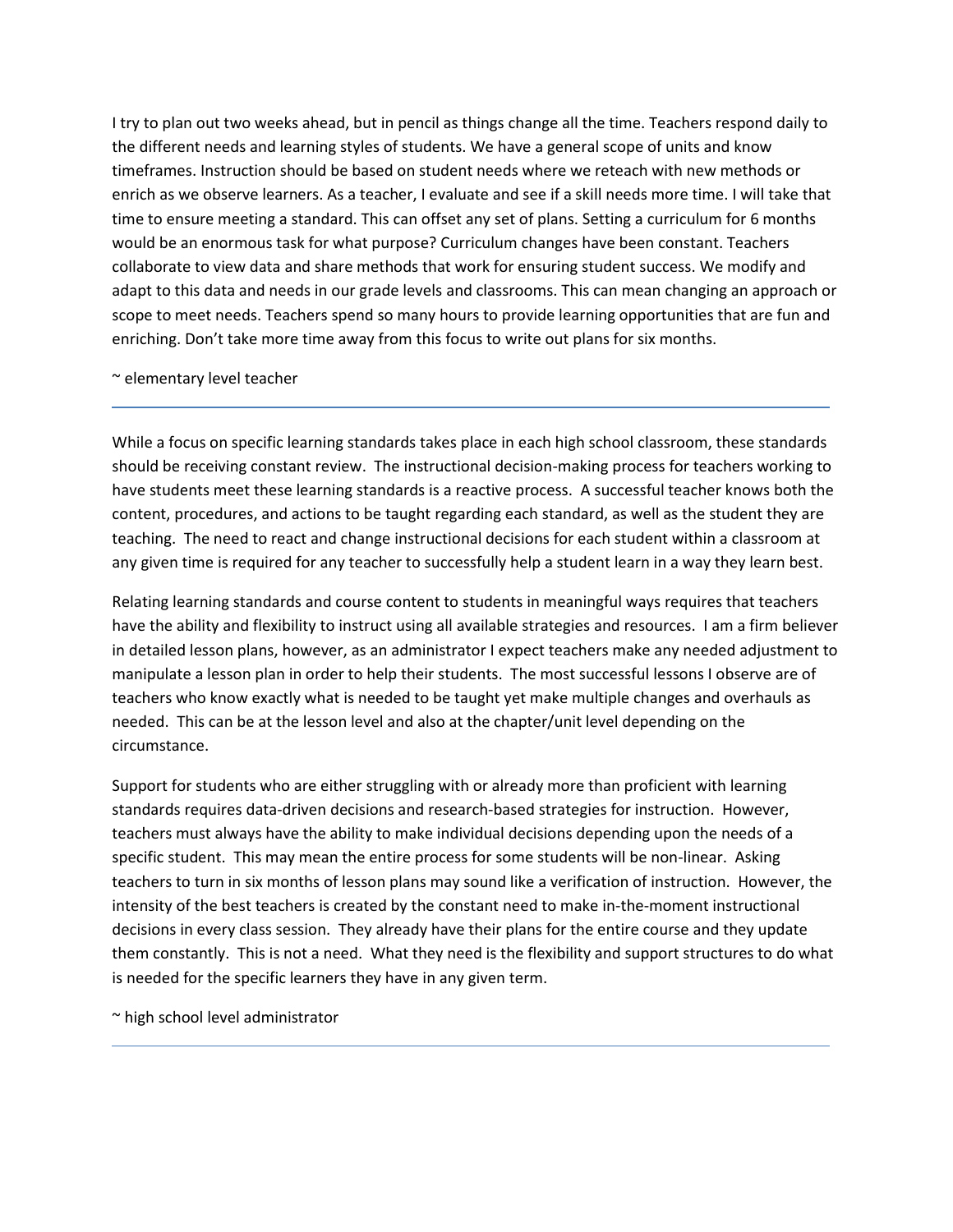Posting that far ahead (depending on what date it falls in the school year) seems like it would go against Iowa teaching standards in a way. Like planning for differences, meeting the needs of a variety of needs. So if I post a lesson today that I plan to teach six months from today, how do I hold true to standards 3 and 4 if I don't adjust based on the needs of my students as well as take into consideration assessments I've given/data gathered in student learning (standard 5)

~ elementary level teacher

{If lesson plans are pre-determined and posted six months in advance there's} no chances to re-teach and take time to allow for full understanding before moving on; or no time to go back for review of a topic. Schedule changes happening (like a snow day) and having a hard time to catch up to get back "on track" of the plans. {There's also the} lack of ability to differentiate, we don't know our kids until we begin working with them and find out what they need.

~ elementary level teacher

{setting up lesson plans that far in advance} defeats the purpose of PLCs…why should I teach a lesson if the students have mastered the content and if they haven't mastered and aren't ready for the lesson on a given day I have a responsibility to reteach/teach it differently.

~ elementary level teacher

The ripple effect of this bill would enormous. Teachers will be leaving in droves. Many teachers like myself are already considering a change. I think this bill would be the last straw for many to "pull the trigger" and leave the teaching profession.

Lastly, many teachers already feel undervalued and unappreciated. We are professionals and we should be treated and trusted as such.

~ intermediate level teacher

Lesson plans are always written weekly, even daily, depending on how far you can cover the objective within the day. Curriculum is written for a six month or one year period. This includes objectives to be met weekly. The reason for the daily/weekly lesson plans is to meet the needs of students. Understanding those needs is not clear always, until you are actually teaching the students and learning their needs through their own questions.

~ elementary level teacher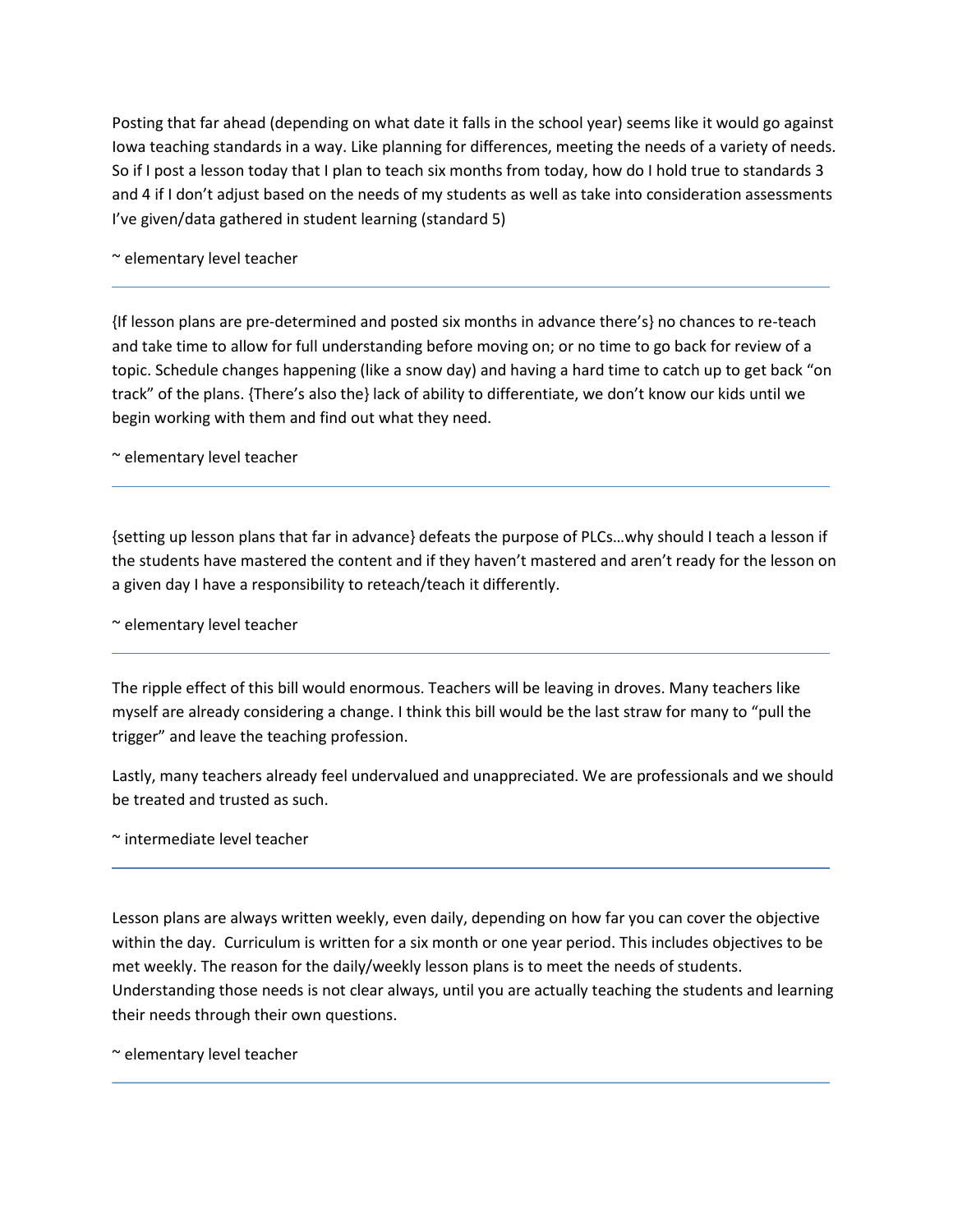It would be extremely difficult to post lesson plans for an entire year in advance for any teacher. Posting general subject outlines, or themes is not an issue, which usually happens anyway. As a Math Support teacher it would be nearly impossible to know what would be covered for the entire year, since my groups are based on changing data from quarterly assessments. It would be hard to predict if my first graders would be under proficiency in fractions or place value, or addition facts, until they arrive for the year. Then, based on data I would know what strategies or holes to plan lessons. The groups are fluid and ever changing. For example, I recently started new math groups on February 7th, 2022. I had a rough plan to teach the doubles strategies to first graders in 2 weeks. We meet 15 minutes a day- four times a week. It ended up taking these groups 4 weeks to master that content. If I had submitted those lesson plans in advance I would be two weeks behind. Imagine being/feeling that way all year. Similarly I could end up moving through content faster than anticipated. Being transparent with families and parents is important, however, not every decision needs to be publicized for the entire world to see.

Another example, I recently had my taxes done. My accountant thought it would take around a week to complete. She was finished in four days. I was pleasantly surprised, however, she didn't tell me what page of the tax forms she was going to fill out at what time in advance. I trusted her professionalism, and knowledge of tax law to get the job done. Schools, and educators deserve the same trust and respect.

In a recent TV speech (March 1st, 2022) Governor Reynolds spoke about how important it was for the parents not to let the government control their kids' education. That is exactly what she/ the GOP are doing with this bill. They are allowing sensational laws that address problems that don't exist.

I offer this solution to this bill that addresses a problem that doesn't exist. Iowa schools are required to follow the Common Core. It would make much more sense to post the standards by each content for parents to see, then they would know what students are working on mastering. It shouldn't matter if I meet that math standard by using fraction cubes, or by drawing pictures. We need common sense strategies to address the concerns that seem to be materializing from false narratives.

In a profession that is fighting burnout, lack of teacher candidates, laws like this will perpetuate the problems plaguing us. If the Iowa legislature truly wants to make a difference, this is not a solution to do that.

# ~ elementary level teacher

If I submit my lesson plans at the beginning of the year, how does that allow for differentiation? You do not know your student background knowledge, skill level or needs before the year starts. Do they just want robots teaching their students with the same thing every day regardless if you are ahead or behind?

This would eliminate the ability to provide enrichment opportunities to students who are successful with a concept.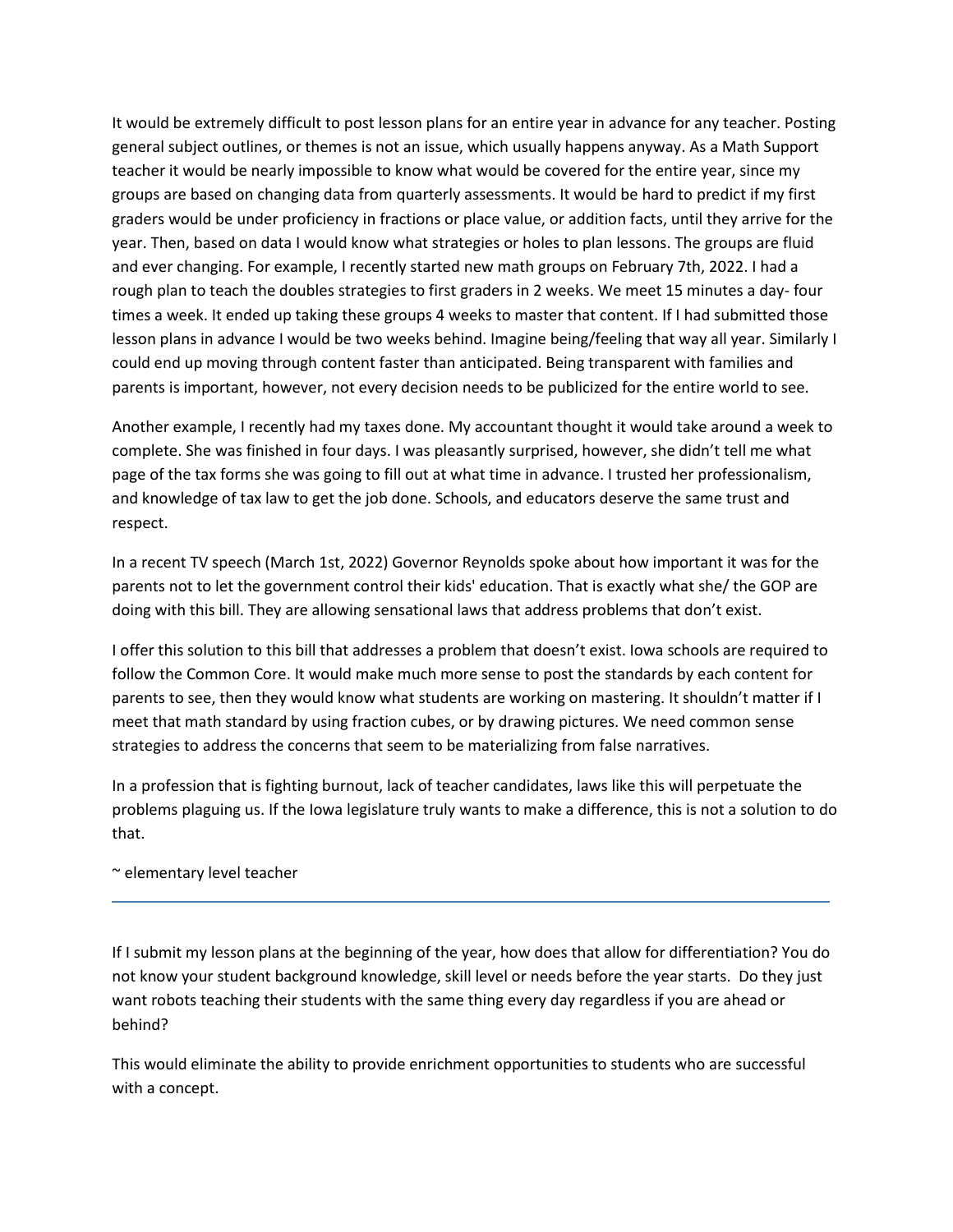If a student comes to me but can't decode words but I didn't include decoding instruction in my plans because typical 7th graders can decide, I have now been forced to teach the student what I turned in but not what they need. It is impossible to guess before you meet your students what they will need.

Also, how do you plan to pay teachers for this time? They also have to get their classrooms ready, have professional development, meet with parents, and the staff all before the year is started.

I honestly feel that teachers are not appreciated and this will be the straw that breaks the camels back for me. I have missed lots of time with my kid because I am working at home to do what is best for my students at school. I will find a job that allows me to enjoy time at home and not worry about my school work.

My brother tragically died this recently. My sister works for the private sector and she has not had to worry about anything while we have been with him and his family. I have worried about if I had a sub, are my students okay, did my colleagues have to cover for me, answer emails about issues at school, while knowing all of what I will walk into on Wednesday when I return. My team and administrators have truly been amazing and so supportive but I wonder if I worked in the private sector if I could have just unplugged and not worry about my students, team, and school. The requirement of turning plans in at the beginning of the year may really cause me to look outside of education. I am a seasoned teacher but as a new teacher that requirement will be so overwhelming and I wonder how many new staff will truly have the stamina to make it through these challenging times.

What is the legislation's plan for an incredible teacher shortage? Will the legislation also provide their plans for the year in advance for one year? Do even one of you who think this is a good idea have any educational experience, been in a classroom recently, spoken with public school classroom teachers about this bill, or volunteered to support a school? What makes you think that you know what is best for education and teachers without ever walking in their shoes? Please reach out to teachers on both sides of the aisle before voting for something that does not directly impact you.

~ middle level teacher

"This bill takes away from treating educators as professionals. In an already trying past two years, this would require many hours outside of school, taking away from our families. I come from a household of three young children and a spouse that also teaches. Outside of school we should be able to dedicate our time to our children rather than appeasing people with our lesson plans when the volunteer option in our classrooms is always open. Putting phones down and communicating openly with children about their days would be the perfect substitute of this bill. This would be a really big disappointment for educators all across Iowa."

~ intermediate level teacher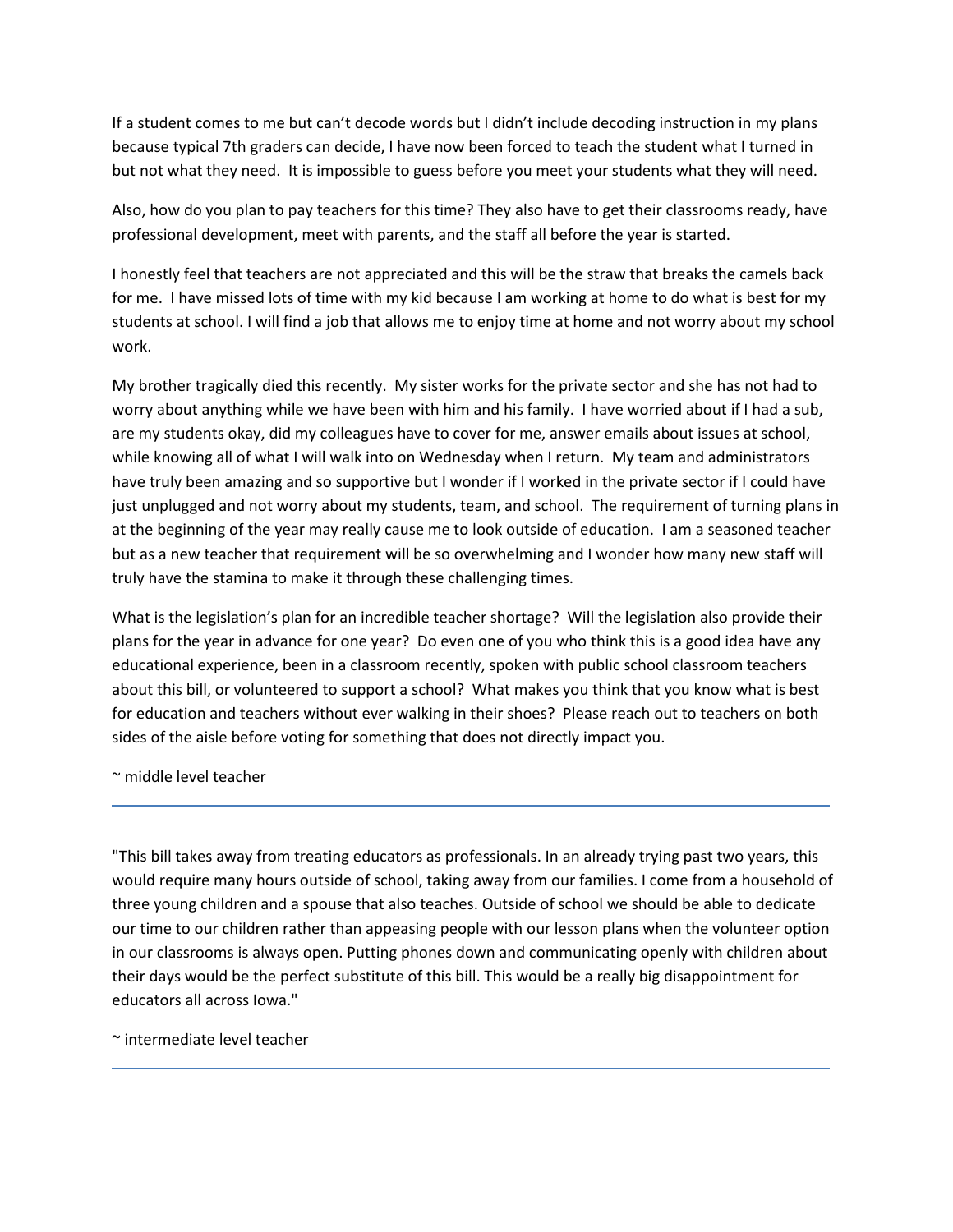The requirement for lesson plans even two weeks in advance reflects absolutely no understanding of the teaching profession and is incredible insulting.

Teaching is an art and a science. The science is the instructional design and assessments based on sound pedagogical approaches. In theory, the science of teaching might allow for lesson plans a month or two in advance.

But the art of teaching is about meeting each individual kid's needs on any given day. Some amazingly pedagogical methods may completely fail the students you have in front of you. Sometimes you plan for a grade level text and realize that many of the kids can't decipher it. On the spot you have to pivot to find new materials that they can read.

As an American History teacher, yes, I know the general units and topics I will cover for the year. It's pretty easy when you cover a certain time period in a certain place. But the nuances of each topic can only be planned at most a week in advance, often day-by-day as you reflect on their learning and pivot the direction they need you to go.

I'm sure you have seen the social media posts about how teachers make more minute-by-minute decisions than brain surgeons. I don't know how accurate that is, but decision fatigue is a real stress on teachers. And it is also an essential part of our job that is not something that gets put in a lesson plan.

Honestly, this legislation is just another attack on the teaching profession. The disdain for educators is so apparent and it is funneling down to the kids.

I can practically guarantee you that if any teacher in our district were honest they would admit to having explored other career options in the past two years. I love my job, my fellow teachers, my admin, my subject and my students, but the belittling and degradation of the career I have dedicated my life to has forced me to actively consider other options.

Ultimately there is no real reason to have lesson plans posted in advance. By the end of the first week of school they would be obsolete. Our profession demands continual trial and error, reflection, and adjustment so it would not even be best practice to write them that far in advance. The only thing that will come from this legislation is that teachers will resign in even greater numbers.

~ middle level teacher

As an instructional coach, I work with teachers every day and I have done so for the last 8 years. They work tirelessly every day to meet the needs of ALL students and give them what they need. To ask them to make plans for the entire year is the craziest thing I have ever heard of. Teachers use curriculum maps that each department has for every course that we teach. This map includes the standards for the course and all the common assessments given by each teacher of the course to ensure that ALL students in a course are getting the same material and being tested in the same format. If you want maps to be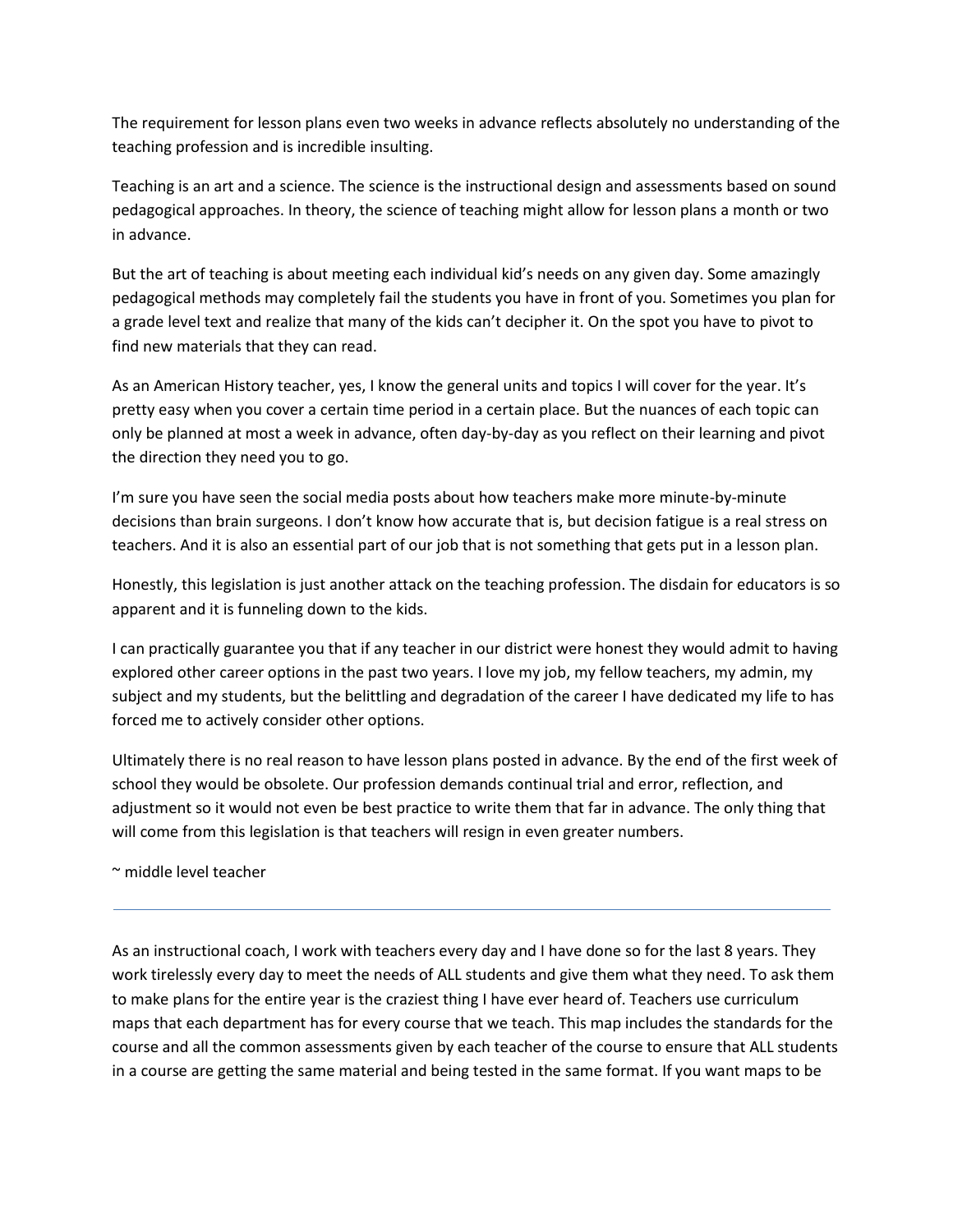public, that is reasonable. Daily lesson plans involve making the lessons come alive for the students that are presently in our classes.

I'm a National Board-certified teacher and there are 5 propositions to this certification. The two propositions to get certified related to this topic are 1) Teachers are committed to students and their learning and 5) Teachers are members of learning communities. These mean that we adjust our teaching to fit our students. Would you ask a doctor to schedule all the surgeries they would need in the next year in advance, before they met their patients or knew what they needed? Would you ask them for a list of all medicines they would prescribe for the whole year before it began? This is the same craziness you are asking for if you want lesson plans a year in advance, before teachers have met the students they will serve or had the ability to meet with their learning communities to discuss these students. YES, we can provide maps of what we intend to teach and the assessments we will use; but how we will get the students from where they are to where they need to be, can't be determined until we meet them and to think otherwise is ignorant and shows no knowledge of the work we do.

Teachers need to understand each student as an individual and thus differentiate learning. It is important to realize that practically everything about the learner is relevant to instruction. Teachers use learner centered strategies, activities, and instructional approaches that differentiate learning. This is important for students, because they do not learn in the same way. They become more accomplished when we find a strategy that best meets their learning style, as a strategy that works for one student may leave another in confusion.

In order to make sure that the lessons are differentiated and meet the needs of students, we must first get to know our students and their educational backgrounds. For some students, education is not a priority, due to family or personal issues in their lives. Other students have had negative educational experiences in their past and struggle to trust teachers. No matter what the reason, it is our job to find out their backgrounds so we can understand them as much as possible and teach them as individuals. This isn't the easiest of tasks, as we have approximately 170 new students each year. We learn about our students, their families, their past experiences and their learning styles. Our goal is to familiarize ourselves with their family situations and include their families as partners in their children's education. Our interactions allow us to learn about each student as an individual. We are able to gain insight into parents' expectations and aspirations for their children, elicit parents' ideas about their children's interests and ways to motivate them. It is always important to respond thoughtfully and thoroughly to parents' concerns, treating families with respect and understanding. Even though we have 170 students, it is important that each student feels like he or she is the only student.

Once we learn about our student's interests and family situations, we can take advantage of their interests and personalize our lessons as much as possible. We can use their curiosities and eagerness as assets to enhance learning. Teachers' daily lessons are well thought out and student centered. They use a variety of methods from visual to kinesthetic, including technology. They must be highly motivating, hands-on activities that engage multiple senses. They look for challenging ways to keep students actively engaged. Trying to create plans a year in advance is not authentic and not what anyone really wants for